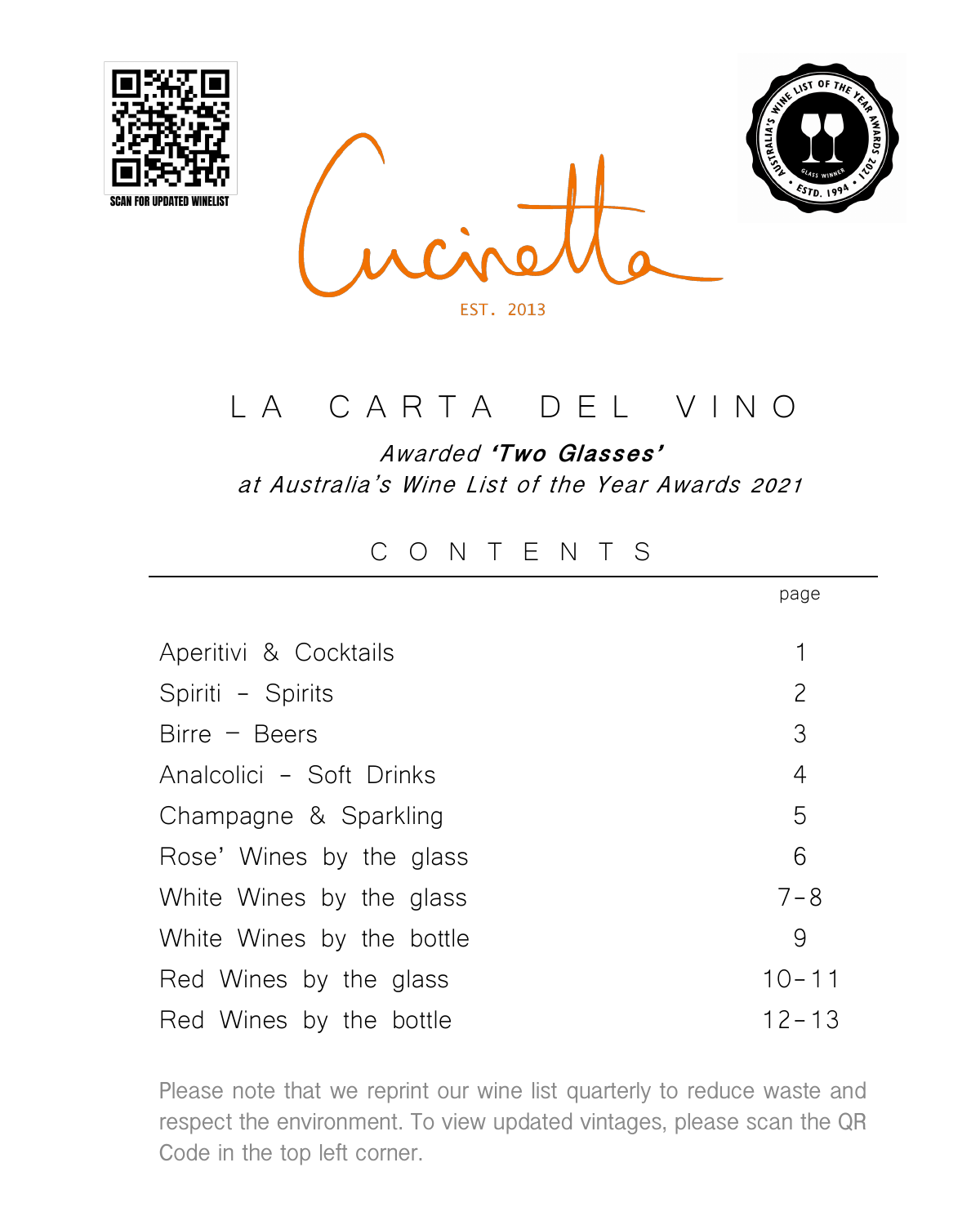# Aperitivi & Cocktails

| <b>Spritz</b>                                      | 16.99 |
|----------------------------------------------------|-------|
| Aperol or Campari, Italian Prosecco & Dash of Soda |       |
| <b>Campari &amp; Soda</b>                          | 16.99 |
| Campari Bitter, Soda                               |       |
| <b>Cucinetta Espresso</b>                          | 21.99 |
| Vodka, Kahlua, Sugar, Espresso                     |       |
| <b>Amaretto Sour</b>                               | 21.99 |
| Amaretto Disaronno, Lemon Juice                    |       |
| <b>Cucinetta Negroni</b>                           | 21.99 |
| Gin, Campari Bitter & Red Vermouth                 |       |
| <b>Cucinetta Margarita</b>                         | 21.99 |
| Tequila, Cointreau, Lime Juice                     |       |
| <b>Classic Martini</b>                             | 21.99 |
| Gin or Vodka                                       |       |
| Dry, Wet or Dirty<br>Lemon Twist or Olives         |       |

# Alcohol-free Cocktails

| <b>Spritz Libero</b>                               | 16.99 |
|----------------------------------------------------|-------|
| Lyre's Italian Spritz, Alcohol-Free Sparkling Wine |       |
| Amaretto Libero                                    | 16.99 |
| Lyre's Amaretto, Lemon Juice & Maraschino Cherry   |       |
| <b>Espresso Libero</b>                             | 16.99 |
| Lyre's Coffee Liqueur, Espresso                    |       |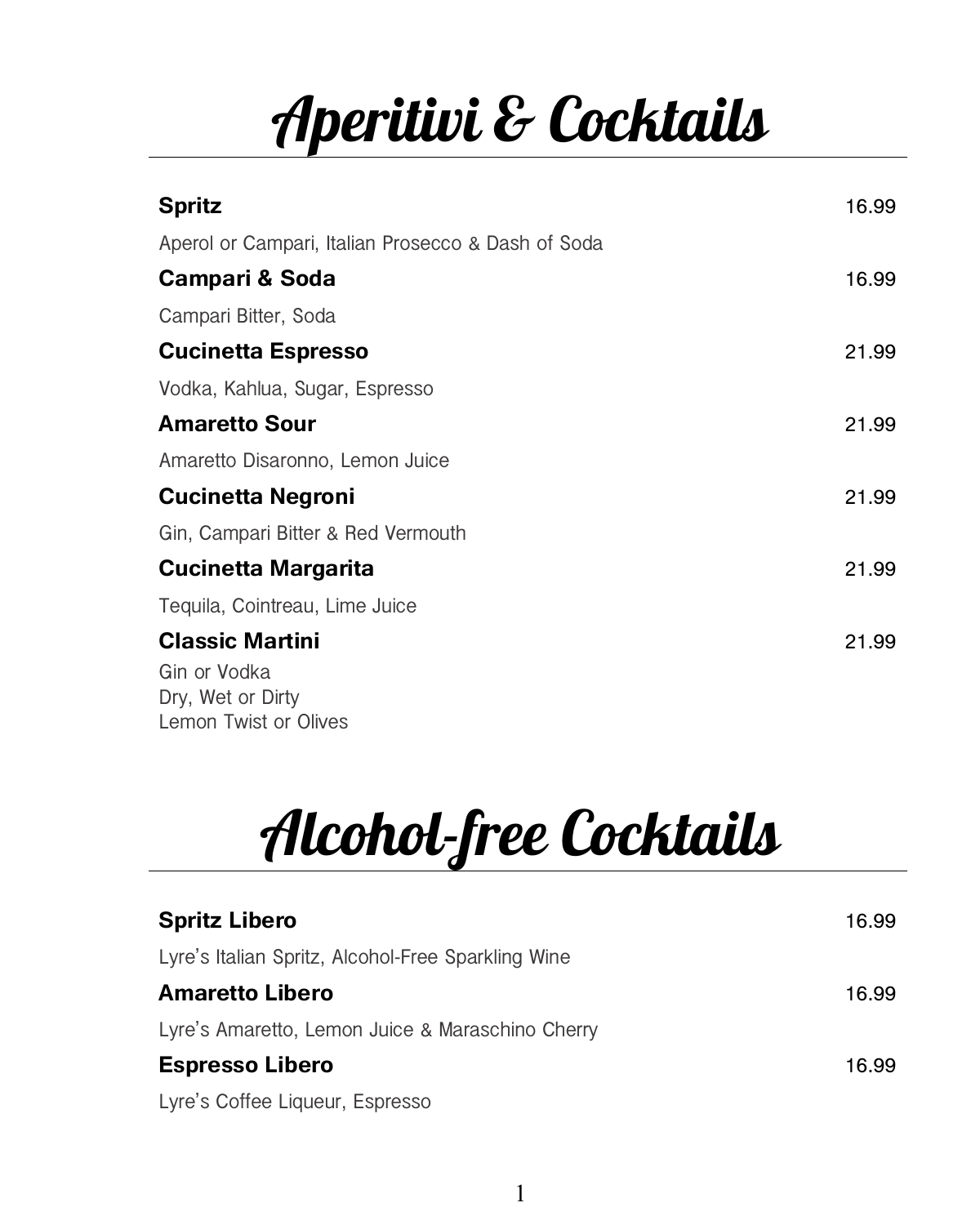# Spirits & Digestives

| <b>Bombay Sapphire</b>                      | $G$ in – England         | 16.99 |
|---------------------------------------------|--------------------------|-------|
| <b>Four Pillars Rare Dry</b>                | Gin - Australia          | 16.99 |
| <b>Grey Goose</b>                           | Vodka - France           | 16.99 |
| <b>Belvedere</b>                            | Vodka - Poland           | 16.99 |
| Diplomatico 'Ron Antiguo Reserva Exclusiva' | Rum - Venezuela          | 16.99 |
| <b>Johnnie Walker Black Label</b>           | Scotch Whisky - Scotland | 16.99 |
| <b>Maker's Mark</b>                         | Bourbon - USA            | 16.99 |
| José Cuervo Blanca Especial                 | Tequila - Mexico         | 16.99 |
| Grappa Poli 'Sarpa' Riserva 4yrs            | Grappa - Italy           | 18.99 |
| <b>Chateau Chantelle Superior</b>           | Brandy - Australia       | 16.99 |
| Cognac Camus Ile de Ré Double Matured       | Cognac - France          | 19.99 |
| Penfolds Grandfather Rare Tawny 20yrs       | Port - Australia         | 25.99 |
| <b>Frangelico</b>                           | Liqueur - Italy          | 12.99 |
| <b>Homemade Limoncello</b>                  | Liqueur - Italy          | 12.99 |
| <b>Homemade Arancello</b>                   | Liqueur - Italy          | 12.99 |
| <b>Amaro Montenegro</b>                     | Liqueur - Italy          | 12.99 |
| <b>Amaro Averna</b>                         | Liqueur - Italy          | 12.99 |
| <b>Sambuca</b>                              | Liqueur - Italy          | 12.99 |
| Disaronno 'Amaretto'                        | Liqueur - Italy          | 12.99 |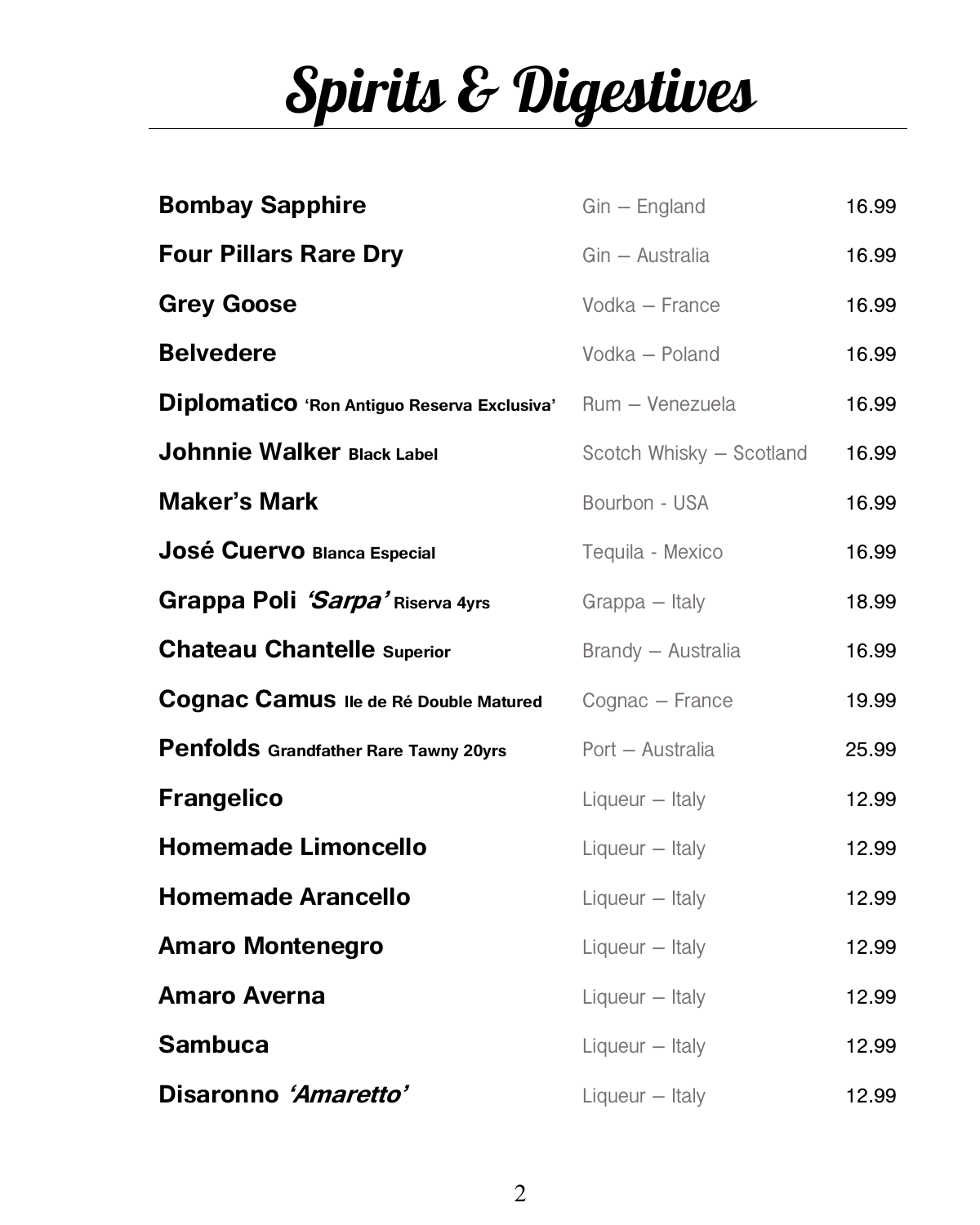### **Beers**

| Peroni Libera         | Alcohol Free - 0.0%   | Italy | 12.99 |
|-----------------------|-----------------------|-------|-------|
| <b>Birra Moretti</b>  | Premium Lager - 4.6%  | Italy | 12.99 |
| Peroni Rossa          | Premium Lager - 4.7%  | Italy | 12.99 |
| <b>Birra Menabrea</b> | Premium Lager $-4.8%$ | Italy | 12.99 |
| <b>Birra Italia</b>   | Premium Lager - 4.9%  | Italy | 12.99 |

### **Cider**

**Sidro del Bosco** Apple Cider 330ml - 6% Italy 12.99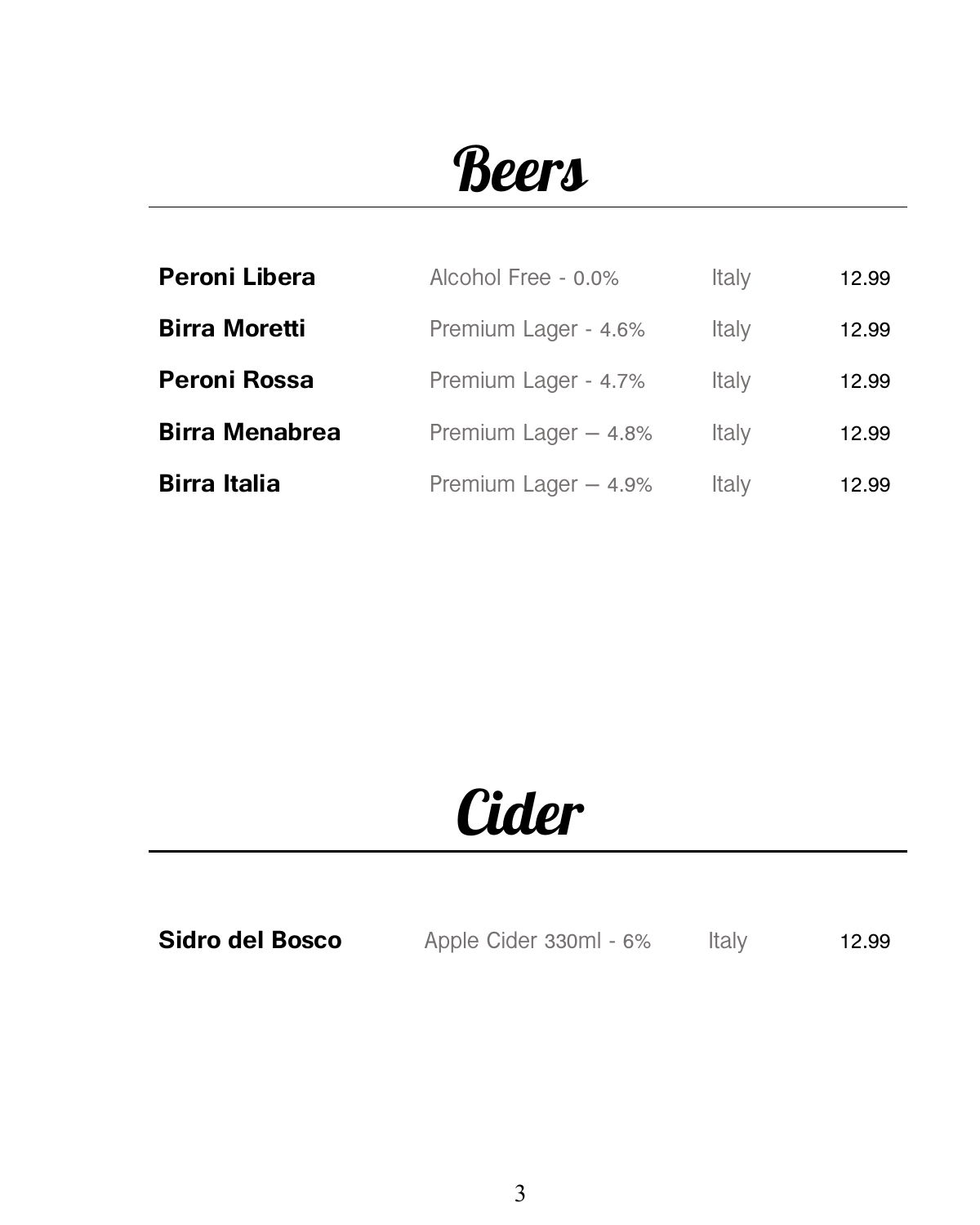# Soft Drinks

| <b>Coca Cola</b>              | <b>USA</b>     | 7.99 |
|-------------------------------|----------------|------|
| Coca Cola Zero                | <b>USA</b>     | 7.99 |
| Lurisia Chinotto              | Italy          | 7.99 |
| Lurisia Gassosa               | Italy          | 7.99 |
| Lurisia Aranciata Rossa       | Italy          | 7.99 |
| <b>Fever Tree Tonic Water</b> | United Kingdom | 7.99 |
| <b>Fever Tree Ginger Beer</b> | United Kingdom | 7.99 |
| <b>Fever Tree Soda Water</b>  | United Kingdom | 7.99 |
| <b>Orange Juice</b>           | Australia      | 7.99 |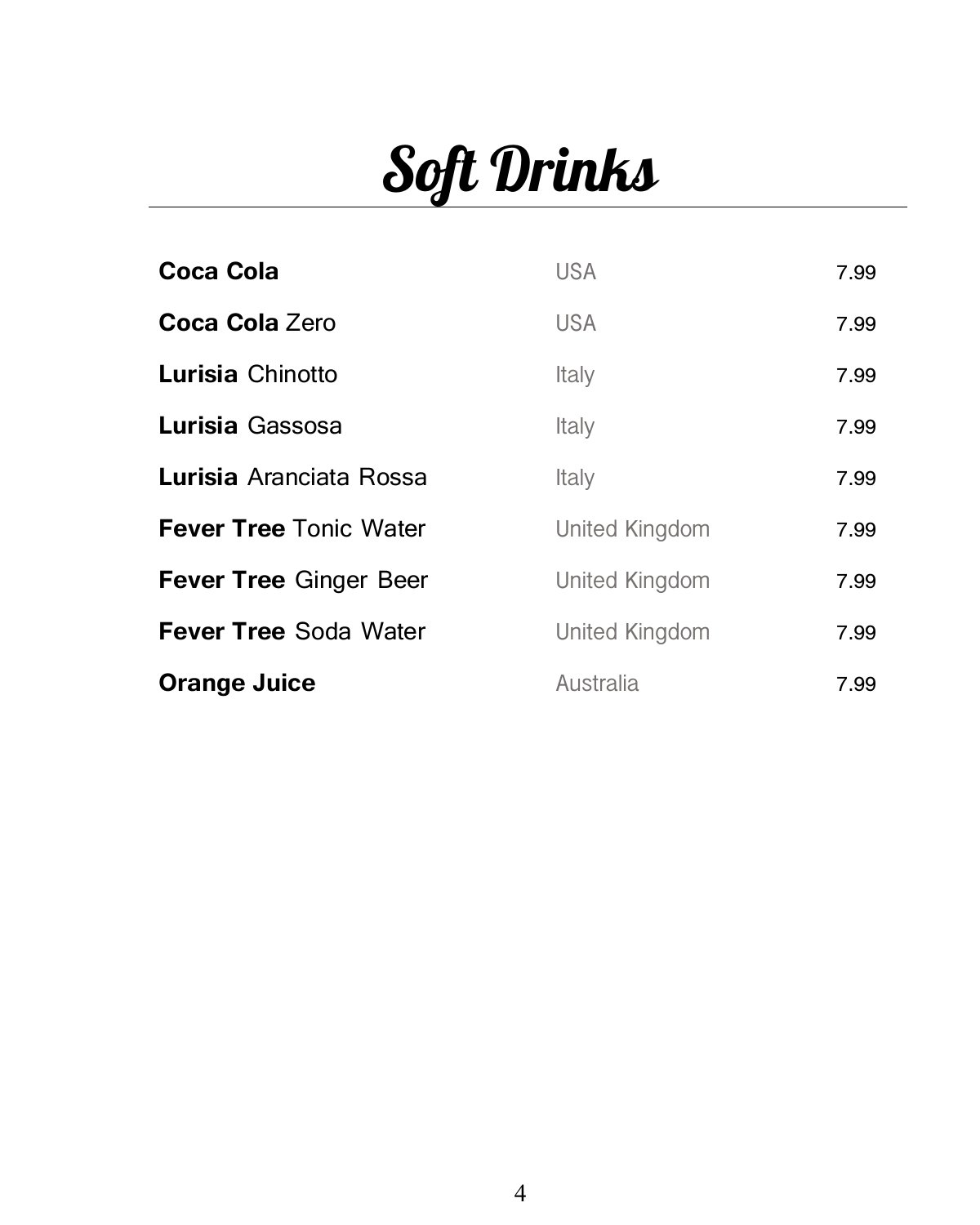# Sparkling Wines

| Grape                                                                                                                                                  | Dosage                                                         | Region<br>Astoria 'Fashion Victim' Sweet Moscato Spumante (187ml)                                                                                                   | Glass | <b>Bottle</b> |  |
|--------------------------------------------------------------------------------------------------------------------------------------------------------|----------------------------------------------------------------|---------------------------------------------------------------------------------------------------------------------------------------------------------------------|-------|---------------|--|
| Moscato                                                                                                                                                | Sweet                                                          | Veneto, IT                                                                                                                                                          |       | 29.99         |  |
|                                                                                                                                                        |                                                                | Delicately sweet and deeply aromatic. Aromas of Muscat with hints of peach, sage<br>and thyme, lead into a fruity flavour, emphasised with thick persistent bubbles |       |               |  |
|                                                                                                                                                        | Ruggeri 'Quartese'<br>Prosecco Superiore di Valdobbiadene DOCG |                                                                                                                                                                     |       |               |  |
| Glera                                                                                                                                                  | Brut                                                           | Veneto, IT                                                                                                                                                          | 18.99 | 89            |  |
| Intense aromas of white flowers and fruit like green apple. The froth is lively and<br>pleasant, the acidity refreshing. Excellent, persistent finish. |                                                                |                                                                                                                                                                     |       |               |  |
|                                                                                                                                                        |                                                                | Champagne Forget-Brimont 'Premier Cru - Brut'                                                                                                                       |       |               |  |
| Pinot Noir,<br>Pinot Meunier,                                                                                                                          | Brut                                                           | Champagne, FR                                                                                                                                                       | 29.99 | 199           |  |

#### **Chardonnay**

Pale golden colour. Delicate nose, very fresh with a lovely complexity. Fresh and supple on the palate. The first impression is of fresh green apples with a hint of white flowers and hazelnuts. Well balanced and good length. Fine persistent bubbles.

#### **McGuigan 'Zero' (200ml)**

| Alcohol-free | Sparkling | Hunter Valley, NSW | 16.99 |
|--------------|-----------|--------------------|-------|
|              | Wine      |                    |       |

Non-alcoholic Sparkling Wine with a dry profile. Well-balanced, crisp, elegant and refreshing. It features notes of crisp pear and green apple and has a long lively finish.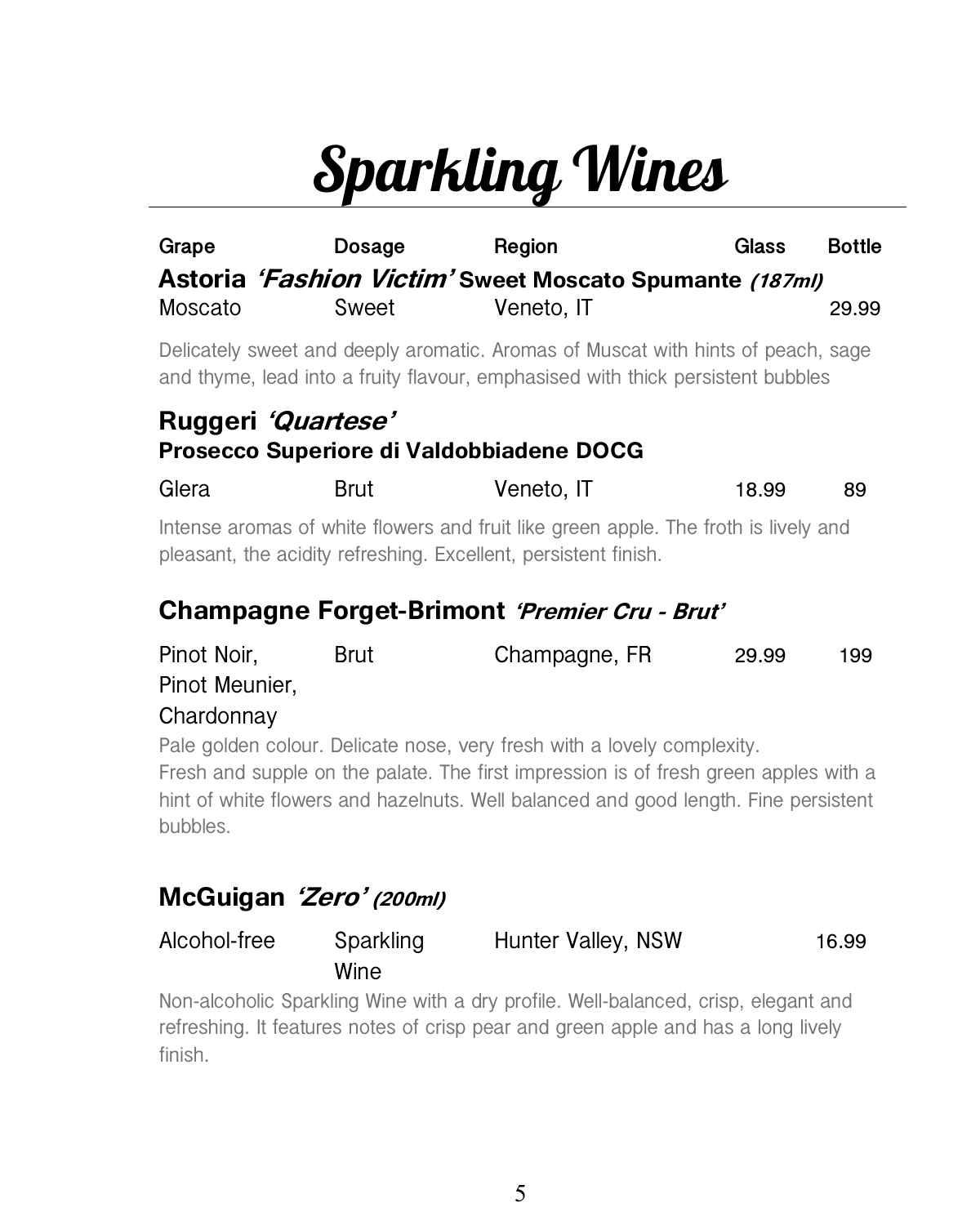# Rose' Wines by the Glass

| Grape                                                | Region                                                  | Glass | <b>Bottle</b> |
|------------------------------------------------------|---------------------------------------------------------|-------|---------------|
| Corvina,<br>Trebbiano di Lugana,<br>Syrah, Carmenére | Famiglia Pasqua '11 Minutes - Odi et Amo'<br>Veneto, IT | 17.99 | 85            |

Named after the 11 minutes of skin contact during pressing the wine has a pale salmon colour; discreet nose with subtle notes of fruit and a slightly herbaceous character; on the soft but fresh palate the texture is wonderfully silky and provides a beautifully succulent mouthfeel to the fruit of juicy peach and ripe red berries; lovely mineral freshness on the finish.

### **Triennes 'Côtes de Provence Rosé'**

| Cinsault, Grenache, | Provence, FR | 19.99 | 95 |
|---------------------|--------------|-------|----|
| Syrah, Merlot       |              |       |    |

Beautiful salmon-pink colour. Fresh, clean, savoury-style bouquet of dried herbs and flowers, strawberries, quince paste and hints of vanilla. The palate is light, dry and restrained. Delicate and very attractive flavour.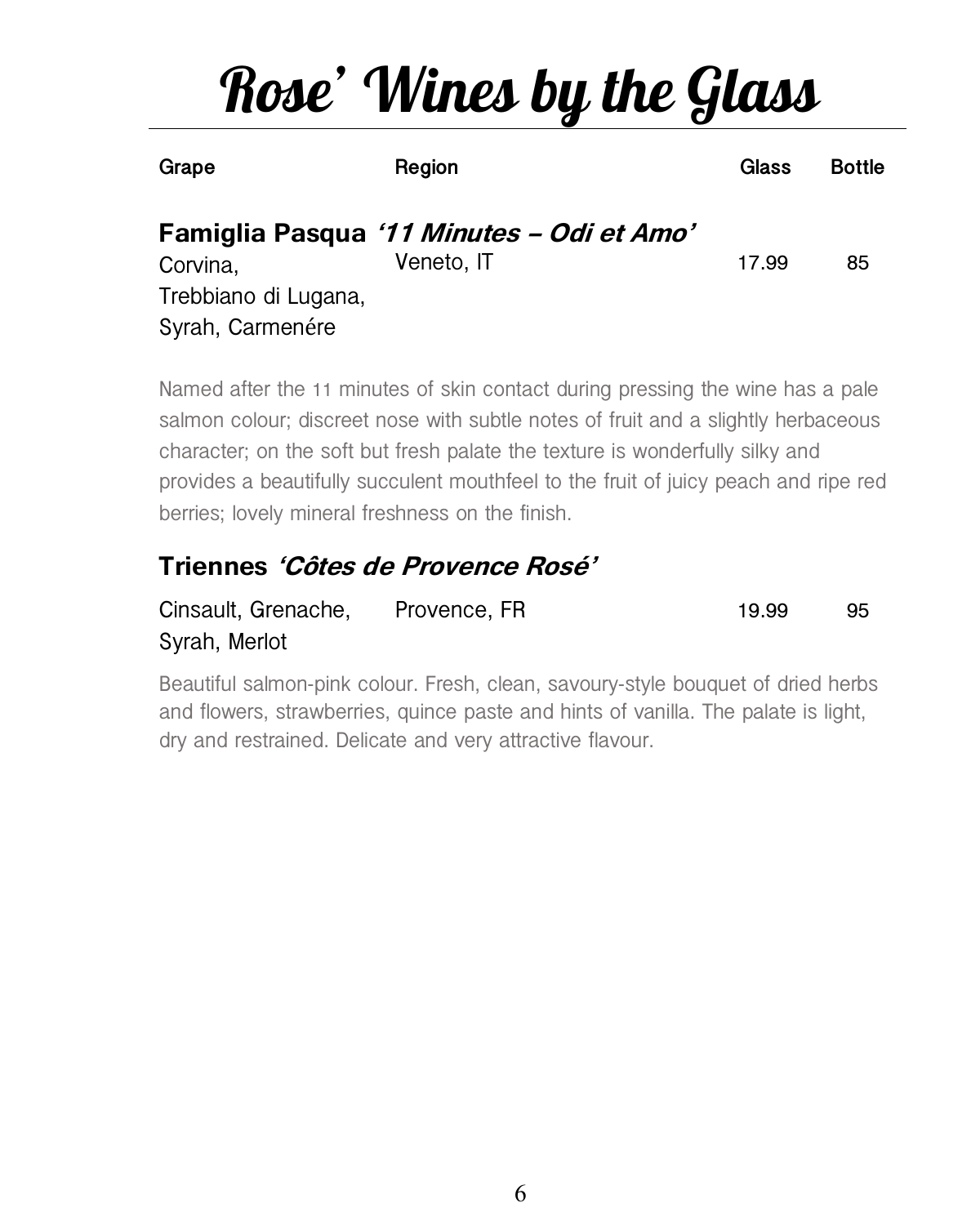## White Wines by the Glass

**Grape Region Glass Bottle**

#### **Whitehaven**

Sauvignon Blanc Marlborough, NZ 16.99 79 Intense notes of passionfruit, lemongrass and white peach. Superbly structured and elegantly balanced, with fresh-snipped greens and citrus characteristics that blend effortlessly with notes of tropical fruit. Long, clean finish.

### **Astoria 'Alisia'**

Pinot Grigio Veneto, IT 18.99 89

Light straw yellow with golden shades. The bouquet is intense, fruity reminding of hay and walnut husk, fine and elegant. The taste is velvety harmonious, characteristic and refined.

### **Tamellini 'Soave Classico'** Garganega Veneto, IT 18.99 89

Intense and complex, this wine exhibits satisfying roundness and weight, with ripe peach and musky, aromatic lift. It's a remarkable wine with exotic aromas of lavender, toast peach and pineapple.

### **Villa Raiano 'Virgo'**

### Falanghina Campania, IT 17.99 85

Citrus and stone fruit aromas with herbal notes. Taut and mineral palate with rounded, gently honeyed fruit and a crisp, spicy finish.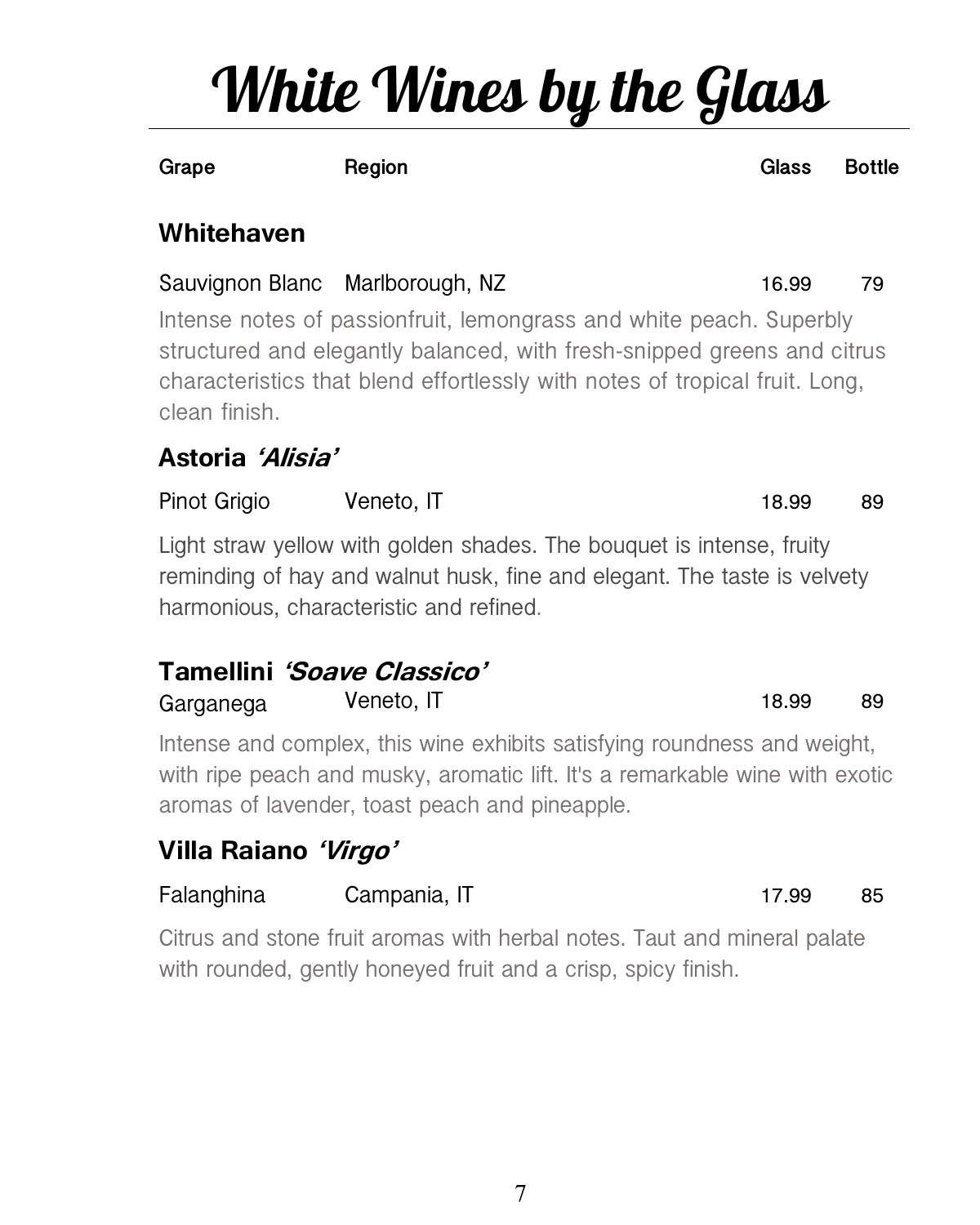# White Wines by the Glass

| ×<br>۰, |
|---------|
|---------|

**Grape Region Glass Bottle**

### **Pala 'I Fiori'**

| Vermentino | Sardegna, IT | 17.99 |  |
|------------|--------------|-------|--|
|            |              |       |  |

Straw colour with greenish reflections. Intense persistent floral and vegetable aroma with notes of lime and balsamic. At the palate, the vegetable notes are predominant, smooth and full with good depth and well balanced, with a long persistent aftertaste.

#### **Cusumano 'Shamaris'**

| Grillo | Sicilia, IT | 19.99 | 95 |
|--------|-------------|-------|----|
|        |             |       |    |

Dark golden-yellow. Very intense aromas of pineapple, roasted banana, and vanilla on the nose. Rich, dense and juicy, with surprising vibrancy in the middle, lifting the ripe orchard fruit and sweet spice flavours. Finishes long and round, with noteworthy richness.

### **Château de Fuissé 'JJ Vincent'**

Burgundy, FR 19.99 95

Notes of golden apple, pear, vanilla, chamomile and clover in a mouth that brilliantly combines freshness and a full-bodied texture. Lighter oak taste, light acidity and a medium finish.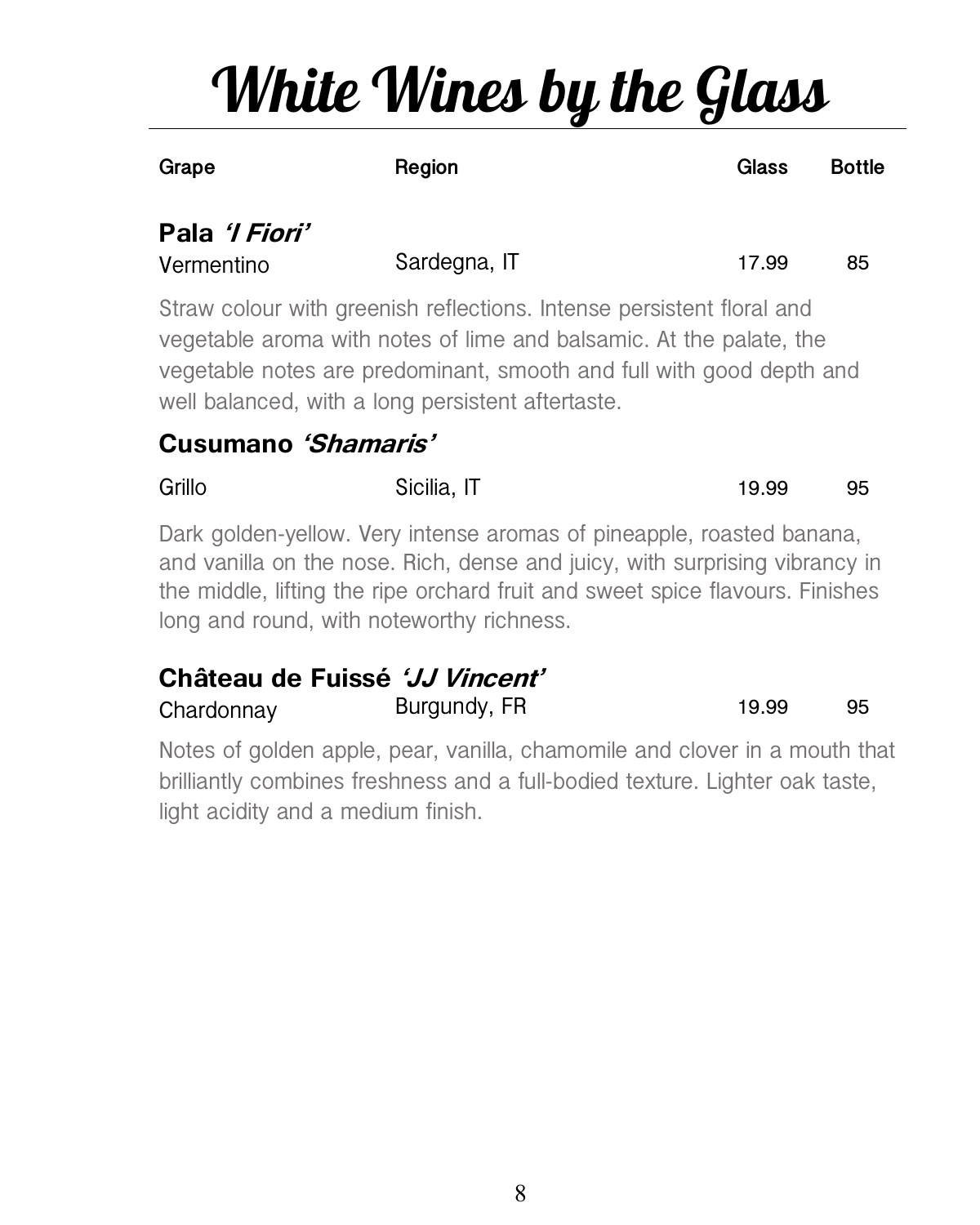## White Wines by the Bottle

#### **Vintage Grape Region Bottle**

#### 2020 **Kooyong 'Beurrot'**

Pinot Gris **Mornington Pen, VIC** 79 Bright and youthful with fine, clean mineral lines and succulent fruity acidity. In the glass, the lightly perfumed bouquet offers white blossoms, marzipan and whispers of dried sweet herbs. Juicy peach and pear flavours are the stars on the textured, offdry palate; enlivened with zingy notes of fresh-grated ginger and cloves before a long and chalky finish.

#### 2020 **Gavi 'Villa Sparina'**

#### Cortese Piemonte, IT 129

Aromas of white blossoms, stone fruits and fresh herbs. Medium weight and dry on the palate with a slightly oily texture sensation in the mouth although the wine remains freshly marked by green apple, lemon drop, peach, fresh herbs and minerality. The finish is long and pleasant with excellent concentration and balance.

#### 2019 **William Fevre 'Chablis'**

#### Chardonnay Burgundy, FR 149

Very fresh bouquet with notes of citrus and white fleshed- fruit. Fresh and supple, the wine is marked by mineral notes that are typical of the appellation.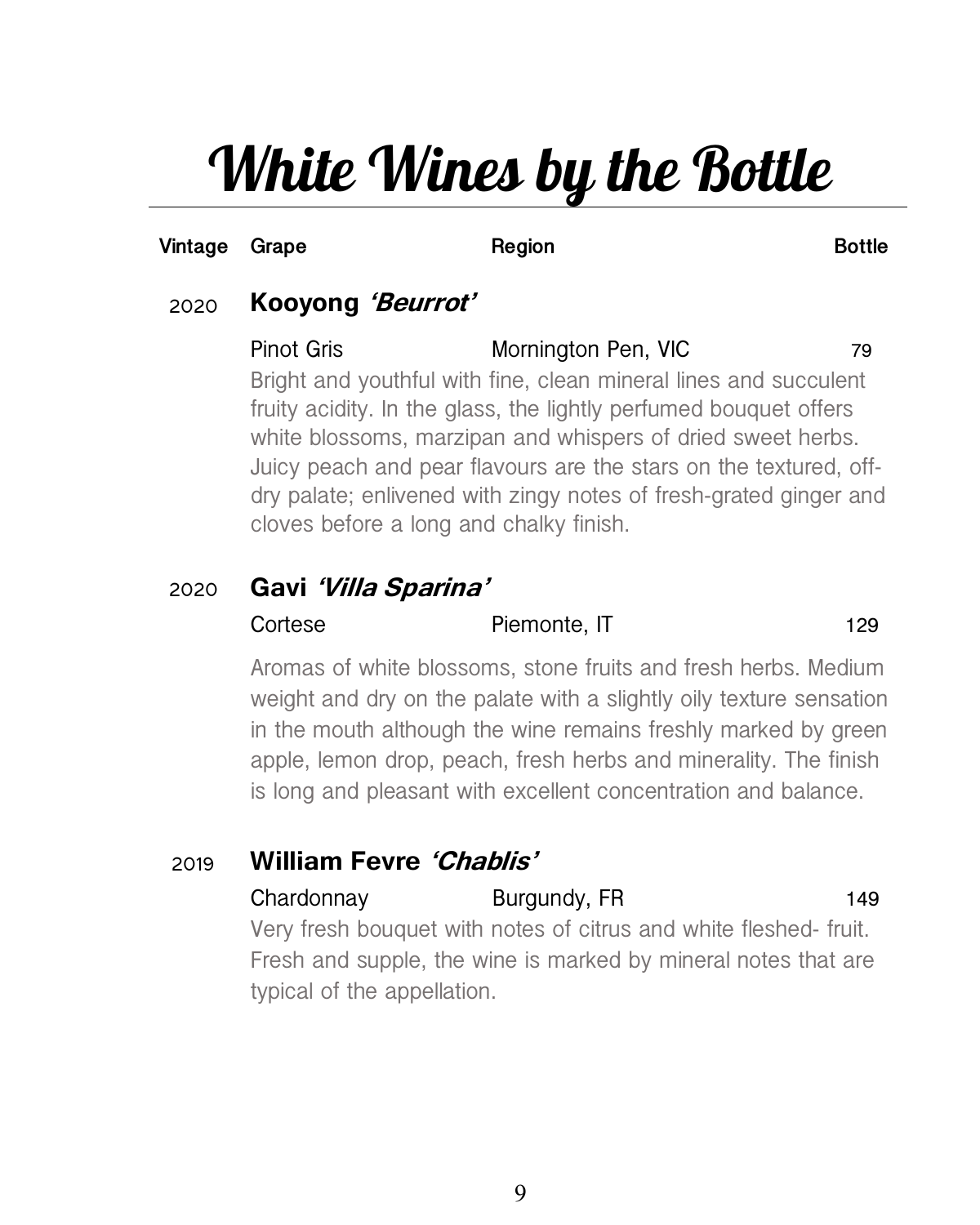# Red Wines by the Glass

| Grape                                                                                                                                                                     | Region         | Glass | <b>Bottle</b> |  |
|---------------------------------------------------------------------------------------------------------------------------------------------------------------------------|----------------|-------|---------------|--|
| <b>Fallen Giants</b>                                                                                                                                                      |                |       |               |  |
| Shiraz                                                                                                                                                                    | Grampians, VIC | 16.99 | 79            |  |
| Aromas of boysenberry, blackberry, cherry, cocoa, clove and pepper on<br>the nose. The palate showcases intense flavours of blue and black fruits,<br>florals and pepper. |                |       |               |  |
| Dualesses 11-                                                                                                                                                             |                |       |               |  |

#### **Duchessa Lia**

| <b>Nebbiolo</b>                               | Piemonte, IT                                                                                                                                                                                                                                                                                                                                                                                          | 19.99 | 95 |
|-----------------------------------------------|-------------------------------------------------------------------------------------------------------------------------------------------------------------------------------------------------------------------------------------------------------------------------------------------------------------------------------------------------------------------------------------------------------|-------|----|
| with a gently rustic, red fruited aftertaste. | Semi translucent bright red colour with tinges of black around the edges<br>and a light rusty red hue. A fragrant mixture of cherries, red raspberries,<br>rose petals, earth, tobacco and spicy dried herbs greet the nostrils. Vibrant<br>red cherry and raspberry fruits are underpinned by fresh acidity and stern<br>tannins. Earth and spicy dried herbs flow onto the back half. Grippy finish |       |    |

### **Poggio Civetta 'Chianti Classico'**

| Sangiovese | Toscana, IT                                                                                                                                     | 18.99 | 89 |
|------------|-------------------------------------------------------------------------------------------------------------------------------------------------|-------|----|
|            | Fine nose, with scents of wild berry fruits, violets and a nice spicy finish.<br>In the mouth is dry and fresh, with full body and big tannins. |       |    |
|            |                                                                                                                                                 |       |    |

### **Farnese Fantini**

Montepulciano Abruzzo, IT 17.99 85

Ruby-red in colour with garnet hues. Strong scent, very persistent mix of red fruits, marasca cherries and plum with hints of vanilla. Full-bodied wine, well-balanced structure with strong tannins and an intense and persistent finish.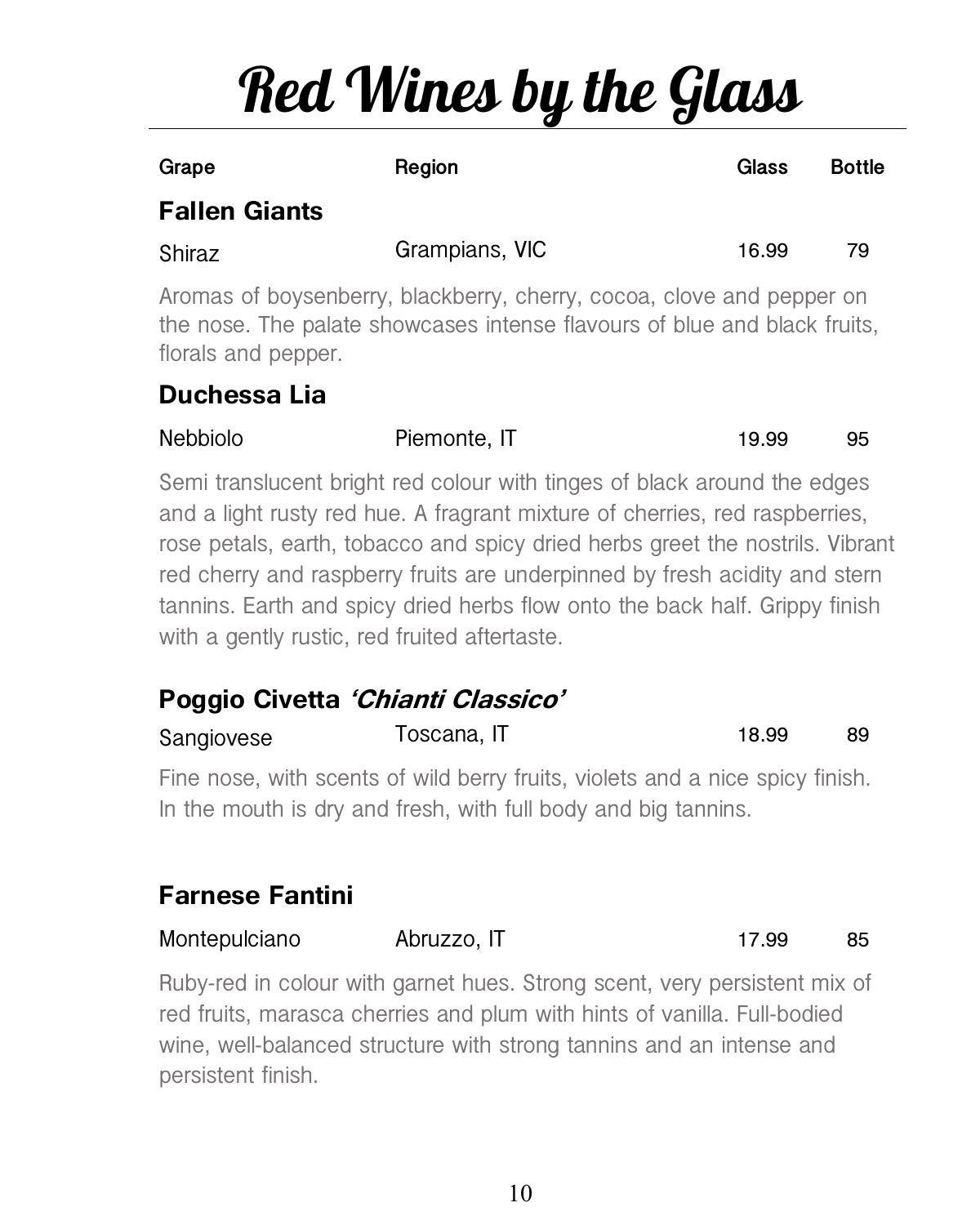# Red Wines by the Glass

| Grape                                                                                                                                                                           | Region     |  | Glass | <b>Bottle</b> |  |
|---------------------------------------------------------------------------------------------------------------------------------------------------------------------------------|------------|--|-------|---------------|--|
| De Conti Esploratore 'Appassimento'                                                                                                                                             |            |  |       |               |  |
| Primitivo, Sangiovese Puglia, IT                                                                                                                                                |            |  | 17.99 | 85            |  |
| Deep, ruby-red colour. Round and soft palate, with hints of berries jam<br>aroma. Full body and great structure. Long, silky tannin finish.<br>Cielo '3 Passo'                  |            |  |       |               |  |
| Negramaro,<br>Sangiovese                                                                                                                                                        | Puglia, IT |  | 18.99 | 89            |  |
| Intense and complex bouquet with fruity notes of plum and jam and spicy<br>tertiary hints reminiscent of vanilla and liquorice. Great structure, softness<br>and a long finish. |            |  |       |               |  |
| Louis Latour <i>'Les Terasses'</i>                                                                                                                                              |            |  |       |               |  |

### Pinot Noir **Provence, FR** 19.99 95

Subtle cherry nose, high acidity but moderately smooth tannin. Earthy aromas with lovely notes of red fruit spices and a floral bouquet on the palate. Dry, mineral and round flavour with a short finish.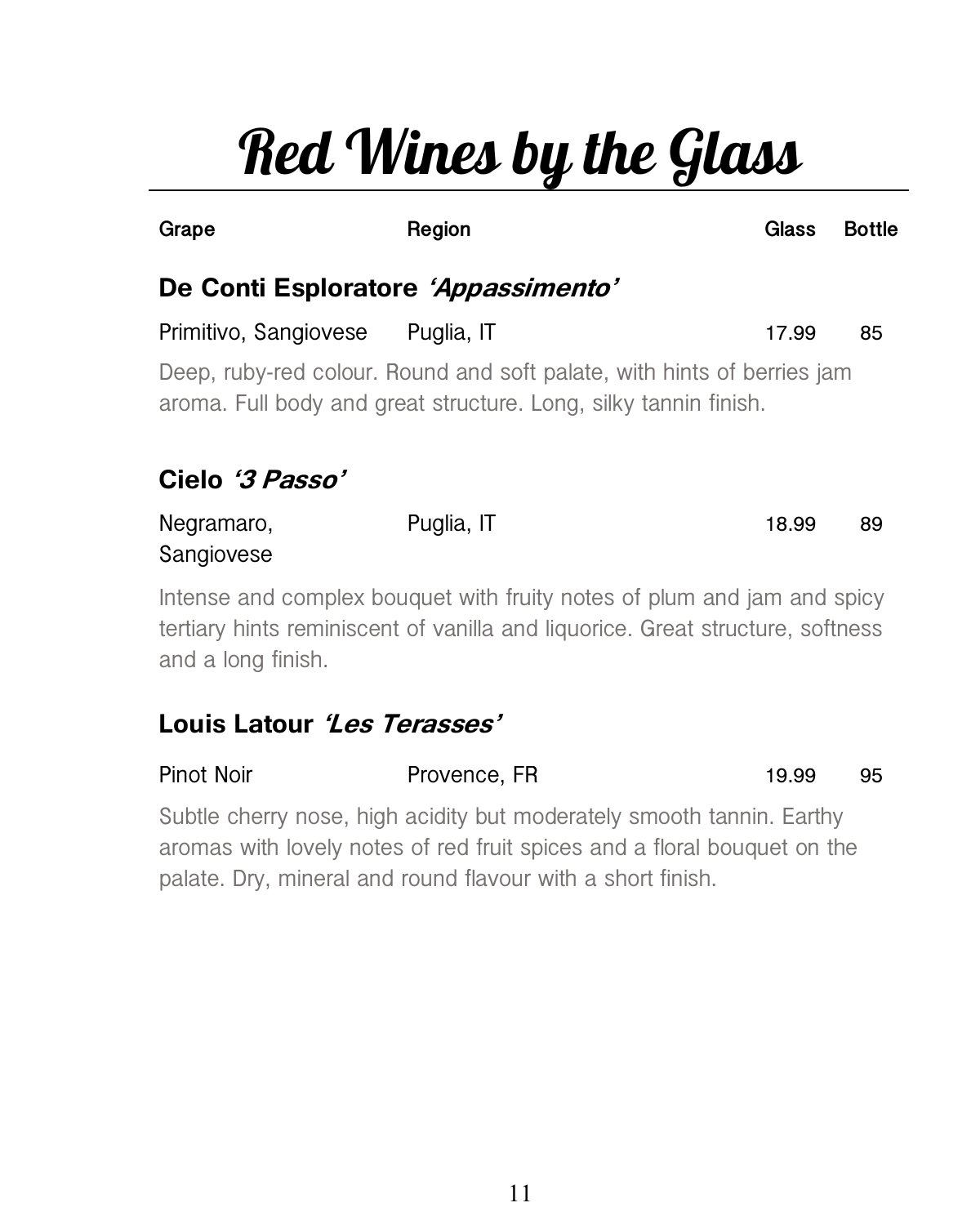## Red Wines by the Bottle

| Vintage | Grape                                    | Region                                                                                                                                                                                                                                  | <b>Bottle</b> |  |
|---------|------------------------------------------|-----------------------------------------------------------------------------------------------------------------------------------------------------------------------------------------------------------------------------------------|---------------|--|
| 2021    | <b>Tokar Estate</b><br><b>Pinot Noir</b> | Yarra Valley, VIC                                                                                                                                                                                                                       | 79            |  |
|         |                                          | Deep ruby and vibrant. Complex mix of sour cherry, orange<br>spray, cardamom, apple and rhubarb on the nose. Bursting with<br>flavour with a sweet mid-palate and driven with fresh citrus-like<br>acidity. Tannins are fine and silky. |               |  |
| 2017    | Luca Bosio 'Barolo'                      |                                                                                                                                                                                                                                         |               |  |
|         | <b>Nebbiolo</b>                          | Piemonte, IT                                                                                                                                                                                                                            | 179           |  |
|         |                                          | Full bodied and intense this complex wine shows hints of spieg.                                                                                                                                                                         |               |  |

Full bodied and intense, this complex wine shows hints of spice, vanilla, tar and withered rose, alongside its primary cherry fruit flavour.

#### 2016 **I Castei 'Amarone della Valpolicella Classico'** Corvina Veronese, Corvinone, Rondinella, Molinara Veneto, IT 179

Intense ruby-red colour. Notes of blackberries, blackcurrants and cherries. Soft tannins, well-balanced with long lasting persistence.

#### 2017 **Avignonesi 'Vino Nobile di Montepulciano'** Sangiovese Toscana, IT 129

.

Elegant aromas of fresh, red berry fruits with an intriguing balsamic touch. The taste is medium-bodied and round with fragrant fruit, silky tannins and a long-lasting, mineral finish.